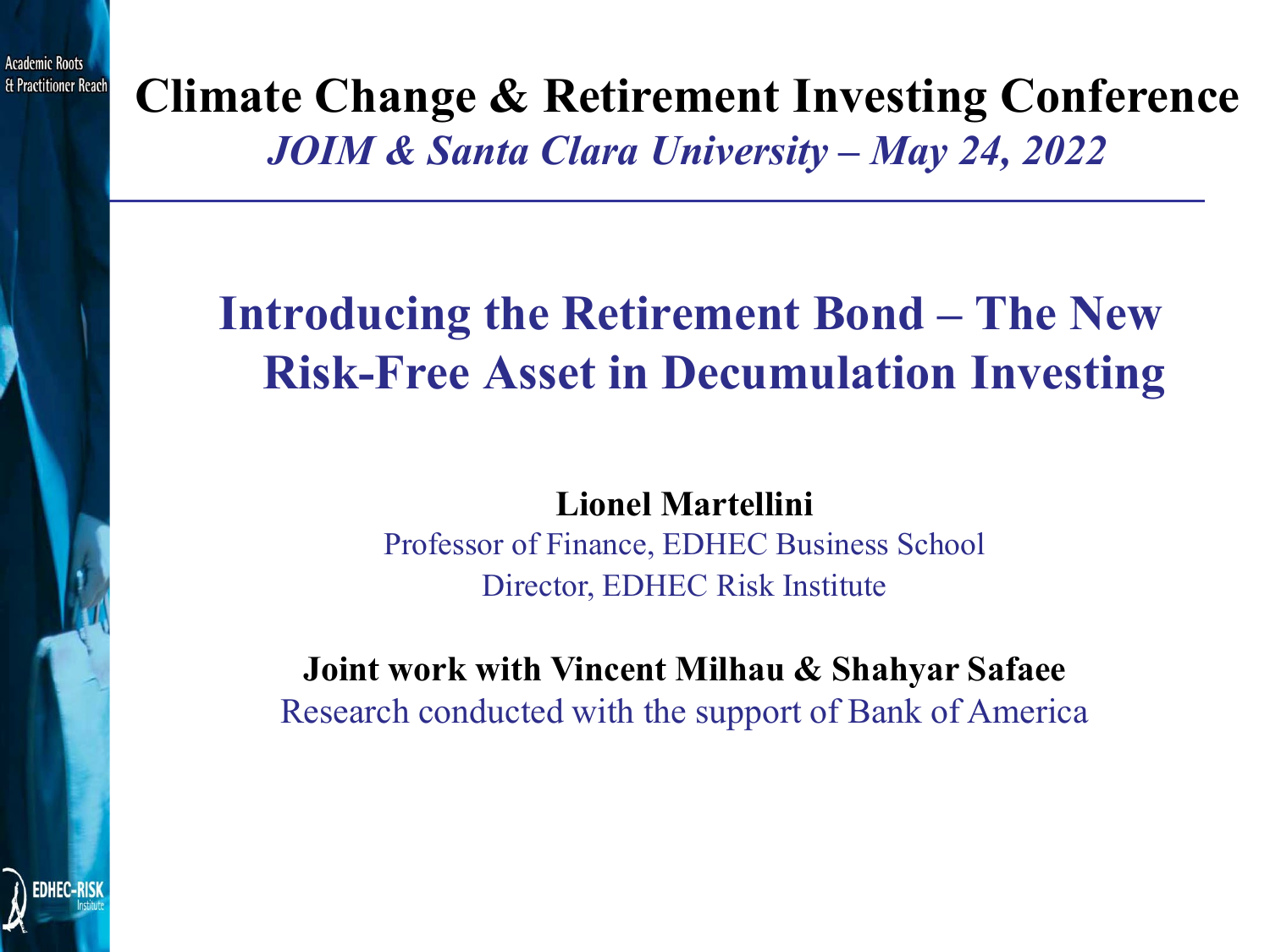

## *Outline*

- **The Decumulation Investing Problem**
- **Retirement Bonds in Retirement Planning**
- **Retirement Bonds in Retirement Investing**
- **-** Puzzles in Decumulation Investing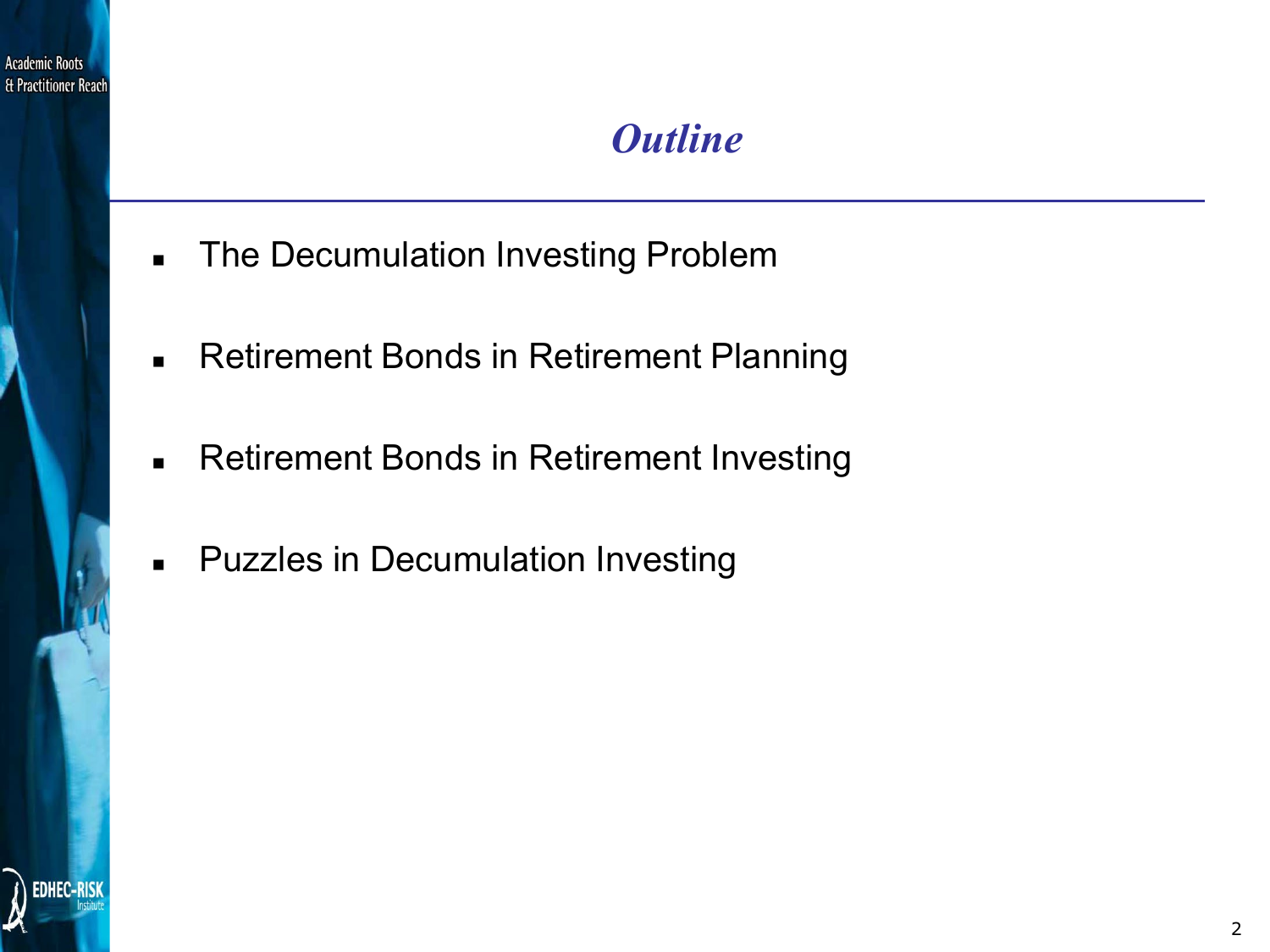

- **The Decumulation Investing Problem**
- **Retirement Bonds in Retirement Planning**
- **Retirement Bonds in Retirement Investing**
- **-** Puzzles in Decumulation Investing

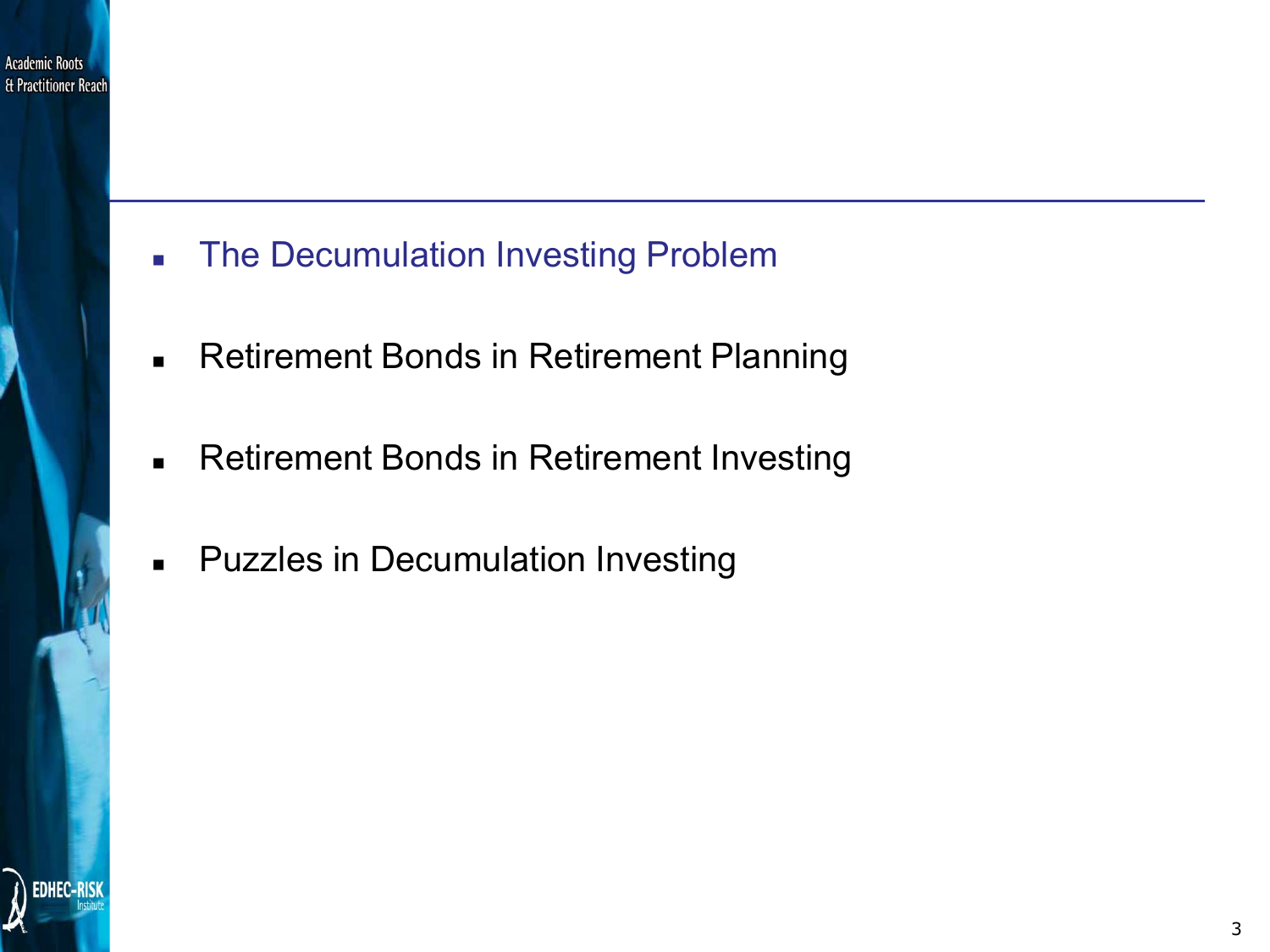### *The Decumulation Problem*

 *Accumulation problem* – Efficiently turning *income (contribution)*  into wealth:

> max  $(w_{it})_{0 \leq t \leq T}$  $E_0(u(W_T))$  $W_0$ ;  $dW_t = W_t \big|$  $l=0$ <u>N</u>  $W_i$  $dS_t^l$  $S_t^{\mu}$  $\frac{1}{i}$  +  $c_t$  dt

 *Decumulation problem* – Efficiently turning wealth back into *income*  (consumption):

$$
\max_{(w_{it}, c_t))_{0 \le t \le T}} E_T \left( \int_T^{\tau} u(c_t) dt \right)
$$

$$
W_T; dW_t = W_t \left( \sum_{i=0}^N w_{it} \frac{dS_t^i}{S_t^i} \right) - c_t dt
$$

cademic Roots H Practitioner Reac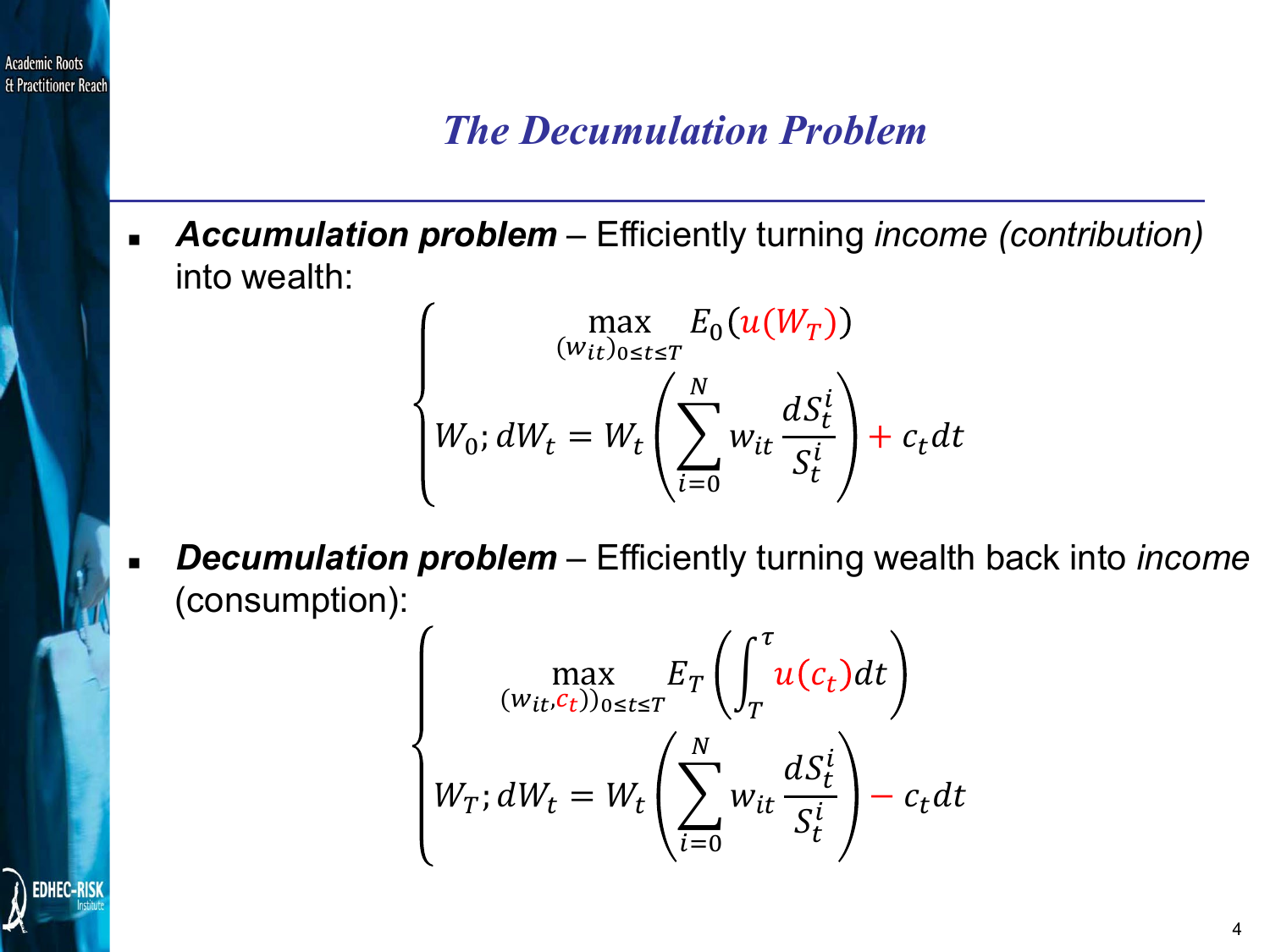& Practitioner Reac

*An Important and Complex Problem*

### **"The only way to avoid a catastrophe is for plan participants, professionals and regulators to shift the mindset and metrics from asset value to income."**

Bob Merton (recipient of the 1997 Nobel prize in economics) The Crisis in Retirement Planning – Harvard Business Review – July/August 2014

### **"Decumulation is the nastiest, hardest problem in finance."**

Bill Sharpe (recipient of the 1990 Nobel prize in economics) Tackling the 'Nastiest, Hardest Problem in Finance' – Bloomberg Opinion – June 5, 2017

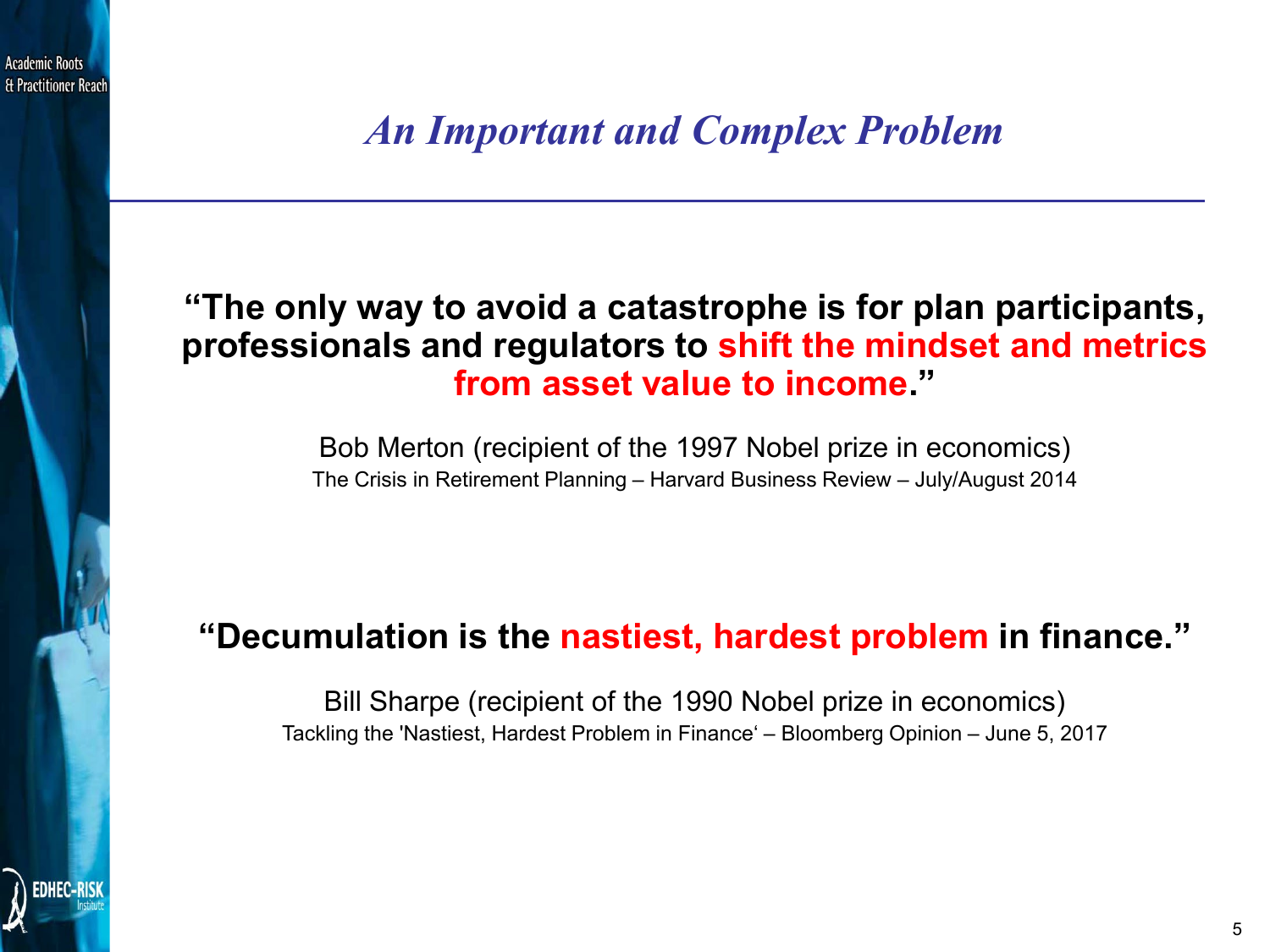

# *A Conundrum*

- **Academic insights** (starting with Merton (1969)) about **optimal** investment & income strategies  $(w_t^*, c_t^*)$  are **not actionable:** 
	- $\hspace{0.1 cm} c_{t}^{*}$  function of unobservable parameters (risk-aversion, expected returns)
- **Industry best practices** about **heuristic** investment & income strategies  $(w_t, c_t)$  are **not efficient**:
	- ̶ given by ad-hoc rule (e.g., 4% rule) violating basic *efficiency* axioms
- Fixed x% spending rules inevitably lead to spending too much (**bankruptcy**) or too little (**opportunity cost**).
- Our approach: **simplify the problem** via a focus on (1) *first 20Y* versus *whole retirement* and (2) *efficiency* versus *optimality*.

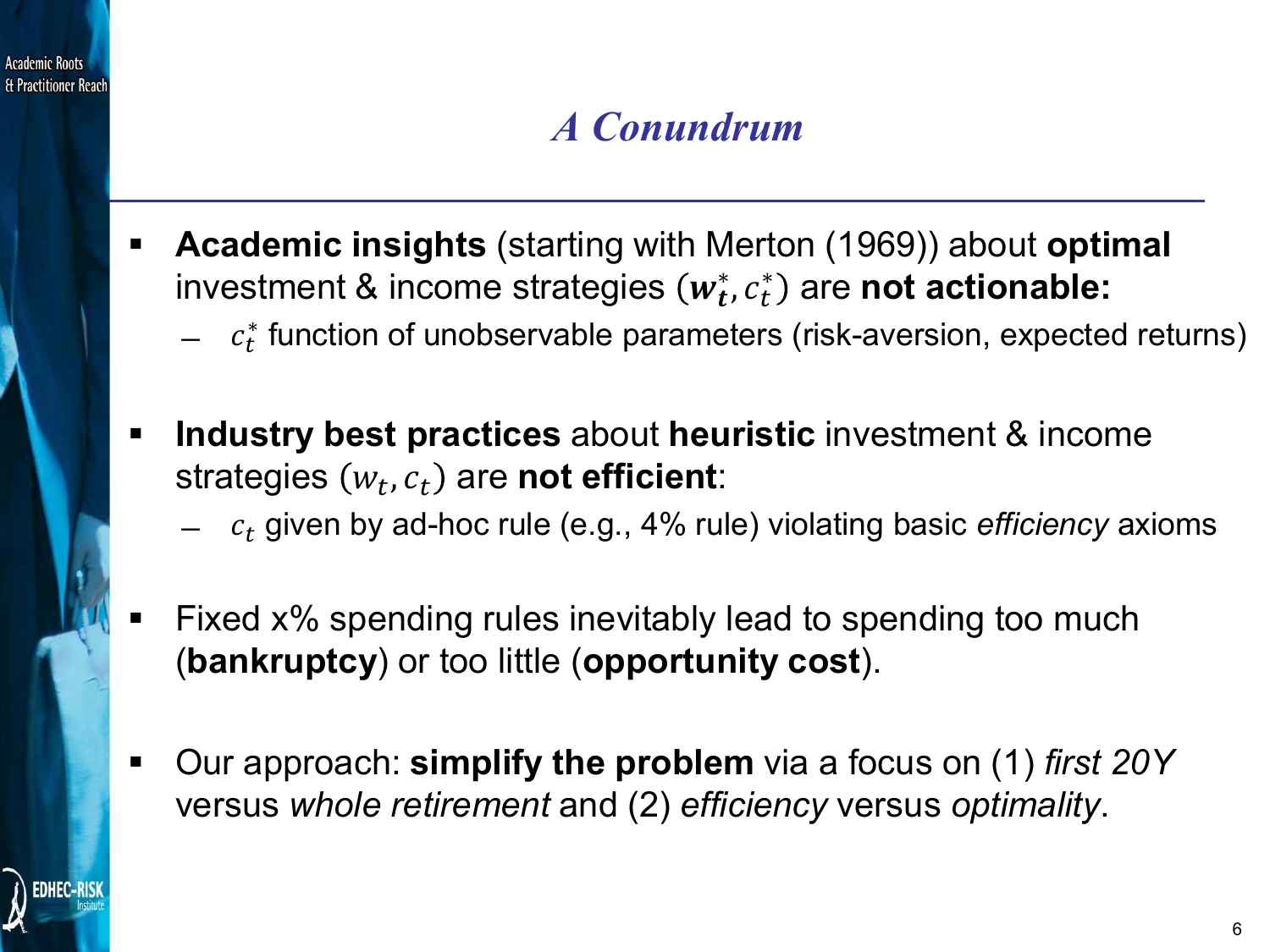

- **The Decumulation Investing Problem**
- **Retirement Bonds in Retirement Planning**
- **Retirement Bonds in Retirement Investing**
- **-** Puzzles in Decumulation Investing

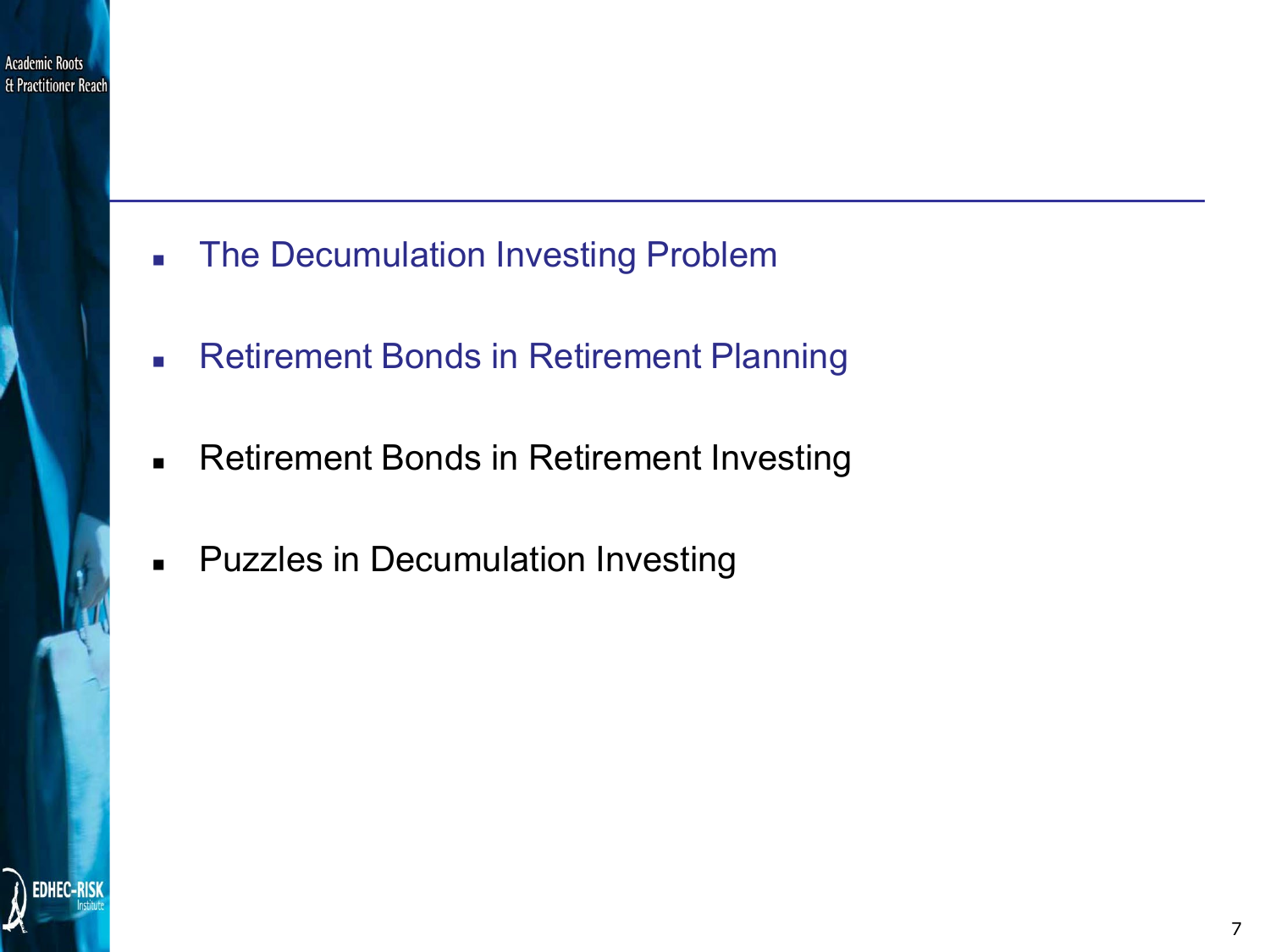

**Price**  $\beta_t$  **gives purchasing power of wealth in income units:**  $W_t/\beta_t$ .

**EDHEC-RISK**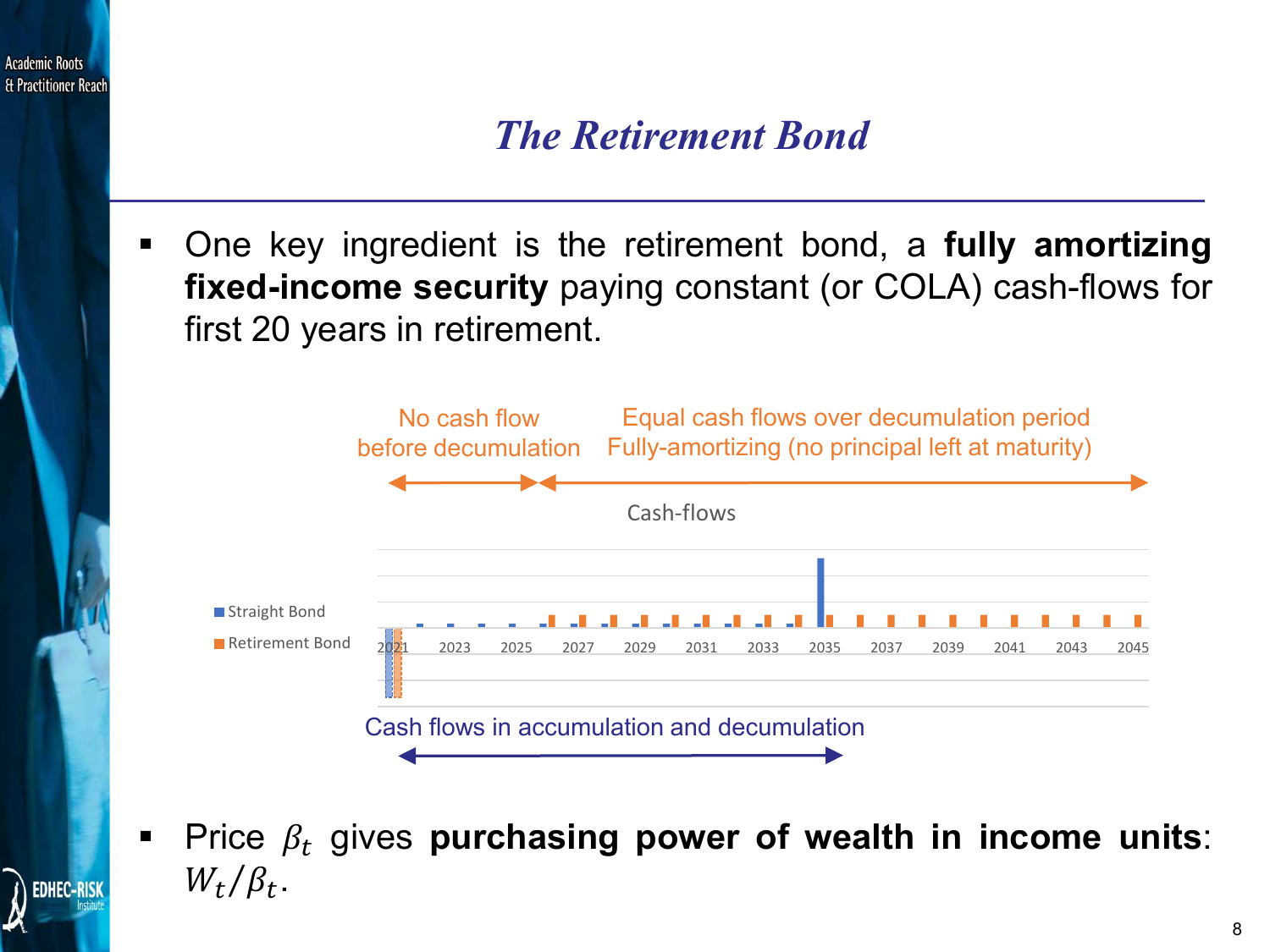**EDHEC-RISK** 

### *Issuing versus Replicating Retirement Bonds*

#### fe Monde

### $IDÉES | 7$

**LES SALARIÉS** 

**SE TROUVENT DE PLUS** 

**EN PLUS RESPONSABLES** 

DES DÉCISIONS

**RELATIVES À LA** 

**CONSTITUTION ET AU** 

**PLACEMENT DE LEUR** 

**ÉPARCNE-RETRAITE** 

### Pour la création « d'obligations retraite »

Trois professeurs de finance, Lionel Martellini, Robert C. Merton et Arun S. Muralidhar, suggèrent l'émission d'obligations dont l'échéance et la durée correspondraient aux âges de départ et d'espérance de vie à la retraite

### **LE CONTEXTE**

ÉPARGNE Le ministre de l'écon Bruno Le Matre, a dévollé le 28 mars lors du forum Entrepr ses en action(s) I des mesure destinées à orienter l'épargne<br>des Français vers les entrepris des Français vers les serbreprises de la présence de la présence de la braccion pour la cristance de la transformation des entreprises (Paris de la transformation des entreprises (Paris de la transformation des entreprise d'autre part a inciter, par des<br>siliègementaires, les épargnants à<br>réglementaires, les épargnants à<br>choisir des produïts plus risqués<br>d'investissement dans les<br>entreorises. Pour certains d'investissement dans le<br>entreprises. Pour certair<br>économistes difestedime istos, il faut aller plu loin dans la reconstruction de

Par LIONEL MARTELLINI, en euros, reputes non ris<br>suas où ils offrent une a ROBERT C. MERTON et<br>ARUN S. MURALIDHAR apital, ne permettent pas de sécuriser<br>un montant minimal de revenu de mplacement à la retraite. un des objectifs du projet de loi La question de la pertinence des supsplan d'action pour la crois-<br>sance et la transformation des<br>entreprises » (Pacte), qui devrait être ports d'épargne longue se pose<br>aujourd'hui avec d'autant plus d'acuité que l'équilibre de notre système public de retraite par répartition est menacé

présenté en conseil des ministres<br>en mai, est de réorienter l'épargne long<br>terme des Français pour la rendre non par une crise sans précédent, caractéri-<br>sée par l'allongement général de la duseulement plus productive pour le fi-<br>nancement de l'économie, mais aussi<br>plus efficace pour le financement de se par vient la forte baisse du nombre<br>d'actifs par retraité : ce ratio s'élève dé-<br>sormais à 2,2, il est parmi les plus faibles ur retraiti des pays développés.<br>Dans la mesure où l'importance de: régimes complémentaires, constituée<br>du bloc AGIRC-ARRCQ reste relative-

kur retnine.<br><br/> en grande partie de l'épargne des mêmes est stérilisée dans des cortras d'assurance-vei, qui bénéficient d'un traitement fits<br>al swentiges en des condustres de la sembre des morts de la préparation à la ou nos Acuñas, raposes resumeral instantoniens en tous and product means to denote the state of dependence of the dependent of dependent of the product of equation of experime in the state product of the product of the pr rempuesanten la consommation<br>
non de leur épargne-retraite et<br>
ndant la retraite. Si le besoin est clair, i au placement de cette épargne, ce qui<br>
st pourtant mal couvert par les con-<br>
pose un véritable défi pour des indiv il est pourtant mal couvert par les con-<br>trats existants. En fait, même les con-

UNE PARTIE DE L'ÉPARGNE **DES MÉNAGES EST STÉRIUSÉE DANS DES CONTRATS D'ASSURANCE-VIE OUI NE SONT PAS ADAPTÉS AUX BESOINS** 

**DE LA PRÉPARATION** 

**A LA RETRAITE** 

tinuera $\grave{\bf a}$ le percevoir pendant miss<br/>na col juação a constant missa excit ainsi percetament ce qui facilite<br/>irretation and the missa simple estrate la construction dure époxyme de la constantion pour des indiv l'âge de la retraite un revenu de rement de 10000 euros par an pendar vingtans.<br>En France, ces obligations pours tre particu ent adaptées à d lles formes de contrats en

lus géné

définir dans le cadre de la loi Pacte afir d'encourager l'épargne longue. Dans<br>l'ensemble de la zone euro, ces obliga-<br>tions trouveraient naturellement leur ard à épargner pour leur r ne sont que très rarement en situation ous a double cadre de programmer<br>d'investissement mis en place par des<br>individus ou par des fonds de pension prendre des décisions éclairées pou ent de cette épargne. Dan texte, la science et l'ingénierie f ourraient également servir de base à<br>élaboration de solutions d'épargne<br>rélant actions et obligations, et qui se-<br>sient orientées vers la production d'un :venu de remplacement pendant la re-<br>raite plutôt que vers la recherche de la<br>erformance sans réflexion sur la fina-

Arun S. Muralidhar cs

uncières peuvent avoir un impact so-<br>al très fort en favorisant l'émergence 'innovations simples et utiles pour les<br>sdividus. L'introduction d'instru ments financiers adaptés bénéficiant d'un cadre fiscal incitatif ne suffira peut-être pas à résoure la crise des re $\tan\theta$ traites, mais elle contribuerait significativement à en changer la donne l $\bullet$ 

ions, à savoir la date de départ des<br>paiements, leur durée et la possibilité pose un ventable den pour des maivr<br>dus n'ayant pas pour la plupart l'exper<br>tise. l'intérêt ou même le temps néces d'une éventuelle indexation sur l'infla on, doivent être définies par les aires à la mise en place d'un plan de re eurs, à savoir idéalen ent le Trés raite adapté à leurs besoins pour la dette publique, ou bien des or traite adapté à leurs besoins.<br>Pour répondre à ce défi, nous préconissons  $\mathcal I$ émission régulière  $\mathcal G$  sobligations retraites, dont les deux caractéristiques principales serients d'une part un début des pairments diffé ganismes publics ou parapublics béné<br>ficiant de la garantie explicite ou impli<br>cite de l'Etat et ayant vocation à émettr les stocks importants de dette.<br>En plus de leur utilité sociale, ce En plus de leur utilité sociale, ces<br>leur traité peuvent également présentent unintérite pour le teur .<br>Leur chéchance différée les rend<br>particulièrement bien adaptées un fi-<br>particulièrement bien adaptées un fi-<br>particul part des annuités containtes en valeur<br>parties de moins de container de la container soien se sées pendant une durée fixe de<br>sées pendant une durée fixe de visigitain, qui correspond à peu près à<br>l'espirance de vie à la r Robert C. Merton est profes e finance au Massachuset<br>istitute of Technology (MIT

ment, ces oblig

Retirement bonds (like Merton & Muralidhar's SeLFIES) do not (yet) exist but (unlike SeLFIES, which are indexed with respect to per capita consumption) **they can be replicated** (Mantilla et al. (2022)).

#### 68 Finance and economics

before. Those parts of the industry that have not evolved fast enough, says Clive<br>Bannister, the head of Phoenix Group, a "closed" life insurer that buys and manages old policies but issues no new ones, have experienced a "demolition". He lists half a dozen British life insurers that existed 15 years ago but no longer do.

The lacklustre partial spin-off on May toth of the American life-insurance unit of AXA, a French insurer, is just the latest sign of worries about the industry's prospects. Shares were priced at \$20, well below the expected \$24.27. Among its woes are low interest rates, which make it hard to fulfil promises of guaranteed returns on some products, and costly new regulations. Since 2016 Europe has required much more capital to be held against long-term liabilities, like those of life insurers. That has prompted some to seek to rebalance their businesses. AXA has not only listed its American life arm this year but also announced the purchase of x1, a Bermuda-

based property-and-casualty insurer. ers are branching out into savings products More serious still are demographic pressures. As the rich world ages and retires, total life-insurance premiums are flat<br>or falling. In developed countries they fell by 0.5% in 2016 in real terms, according to Swiss Re, a reinsurer. Some countries have<br>fallen off a cliff, including Australia (an 18.2% drop in 2017 in nominal terms) and Japan (11.3%), where negative interest rates have savaged returns and prompted some life insurers to stop selling lump-sum than savings and retirement products. death-benefit policies. The industry has

long been used to accumulating new as-<br>sets, with old policies sold off to specialists (such as Phoenix). It will now have to adjust to "decumulation", says Henrik Naujoks of Bain & Company, a consultancy.<br>One way out of this bind is to add bells

and whistles to their basic offerings. A survey by Bain suggested that customers liked the idea of receiving advice during illnes or regular health check-ups as part of their life-insurance policy. That suggests they might welcome a blurring of the distinction between life and health insurance.

Another option is to expand into new markets. In emerging economies, life-in surance penetration ranges from 2.6% of GDP in China to just 0.4% in Russia. (South Africa, at 11%, is an outlier.) Total premiums grew by 16.9% in real terms in 2016. But com petition from domestic incumbents is fierce, particularly in China. And attracting new customers or providing new services,<br>whether at home or abroad, will be hard for an industry that is saddled with high costs and has been slow to go digital. Most sales are still through agents and brokers.<br>A third approach is to seek new kinds of

customers. Though death benefits and an-

Award: On May 16th Callum Williams, our Britain<br>economics correspondent, was named joint winner of<br>the Young Financial Journalist of the Year at the Win<br>Awards, an annual set of prizes for British journalist

#### The Economist May 19th 2018

Insurers' single most popular strategy has been to diversify into investment-like products-an index-tracker bundled with a guarantee that the principal will be re-<br>turned, for example. But since these resemble the offerings of asset managers, they are also the least distinctive. Antimo Perretta of AXA echoes many of his peers when he says that risk-averse customers have much to gain from the smoothing of returns an insurer can provide. Life insurers also argue they give access to a broader range of asset classes (including, say, exposure to private equity) than asset managers do. And they point to the attractive tax treatment in most jurisdictions of savings products with a life-insurance element. But that is to reverse the logic. Govern

ments tax life insurance lightly because of the social value of protecting people from underestimating their life expectancy and retirement needs. Australia used to offer retiring workers incentives to purchase annuities; when it stopped these in 2007, the annuities market shrivelled away. Many elderly Australians have used their freedom imprudently: around half have emptied their pension pot by the age of 70. Mr Bannister fears a repeat on a grander scale in Britain, which in 2015 abolished a requirement for retirees to purchase an annuity. Life insurers must somehow reinvent themselves without losing sight of their core purpose: providing a way for their customers to plan for a dignified old age without overburdening the state.

#### Pension bonds **Will Selfies stick?**

nuities are still the core business, life insur

An ingenious way to provide retirement income

 $\mathbf{W}_{\textrm{need a retirement income. Some}}^{\textrm{HEN people stop working, they}}$  are lucky enough to have an employervided pension linked to their salary. Everyone else faces a difficult choice. Some keep their pension pot in cash

and watch as it is eroded by inflation. Others use savings products with high fees and risk being hurt by a stockmarket<br>downturn. A third option is an annuity, which guarantees a lifelong income but vanishes at death, even if that is a week after ret

Lionel Martellini of EDHEC, a French iness school, and Robert Merton of the Massachusetts Institute of Technology (a Nobel laureate in economics) have come up with an alternative. Workers would buy government-issued bonds while in employment; these would pay no interest until retirement. Over the next 20 years (the typical life expectancy on retirement) bondholders would receive payments comprising interest plus the

return of the capital. These would be linked to inflation, or another measure such as average consumption. So a worker born in 1970, say, would buy a bond that made payments from 2035 until 2055. Every financial innovation needs an acronym, and these are called seurins (Standard of Living Indexed, Forwardstarting Income-only Securities

They would act somewhat like annuities, though without protecting against the risk of living much longer than expected. One big advantage is that if holders die before the maturity date, the capital would be passed to their heirs. They could also be attractive to corporate pension funds and institutions such as sovereign-wealth funds. But if bond yields stay as low as they are now, work-Figure 3 and the data big pension pot to be<br>able to retire comfortably. The median<br>pension pot of an American aged 40-55 is \$14,500. That will not generate much income, whatever security it buys.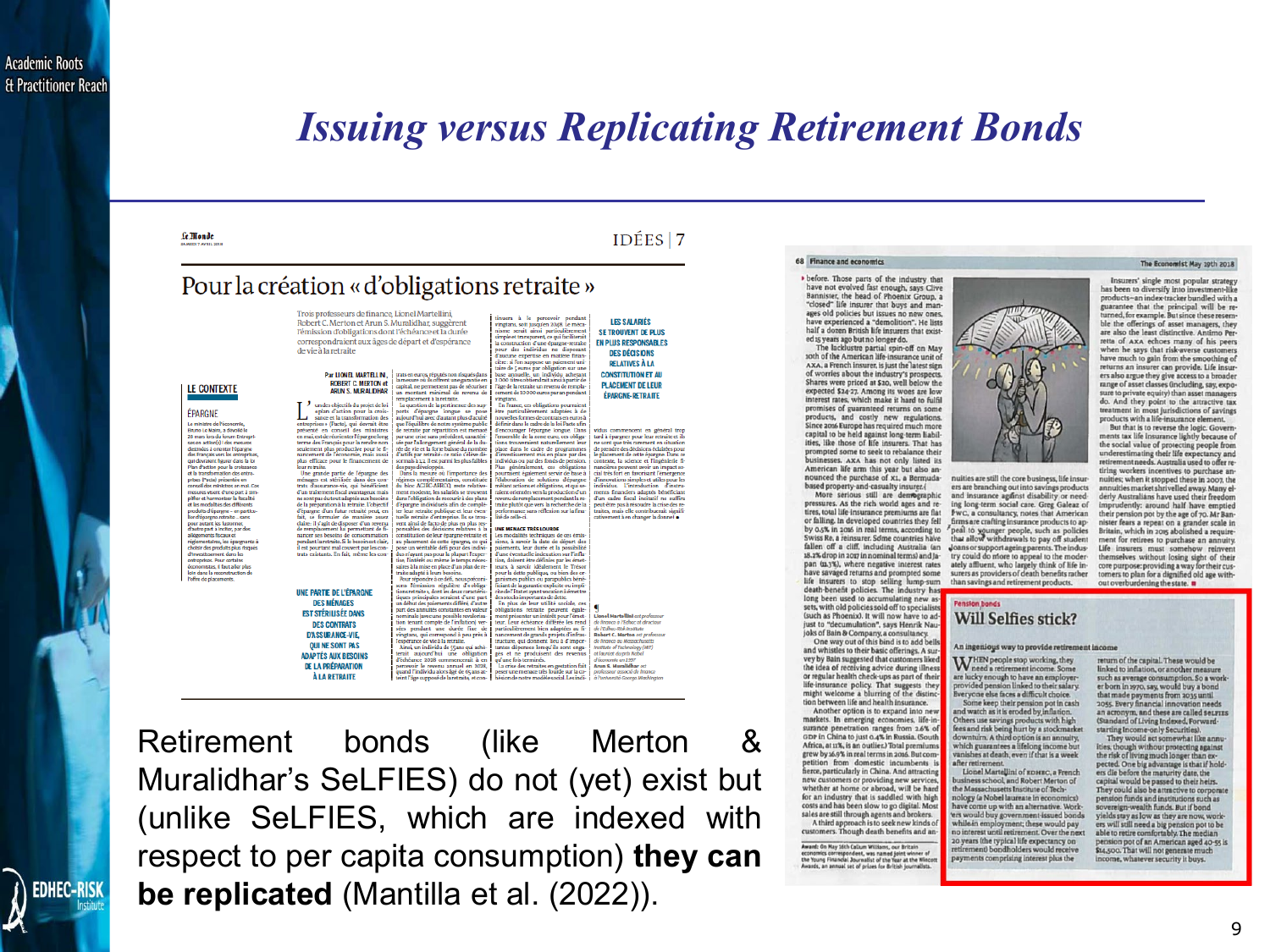

# *RB as a Numeraire for Turning Wealth into Income*

The Retirement Bond price  $\beta_t$  gives **purchasing power of wealth in income units**  $W_t/\beta_t$  and thus allows us to...

… Estimate the **income that a given wealth level can secure**



### … Estimate the **wealth needed to secure a desired income level** Cash-flows

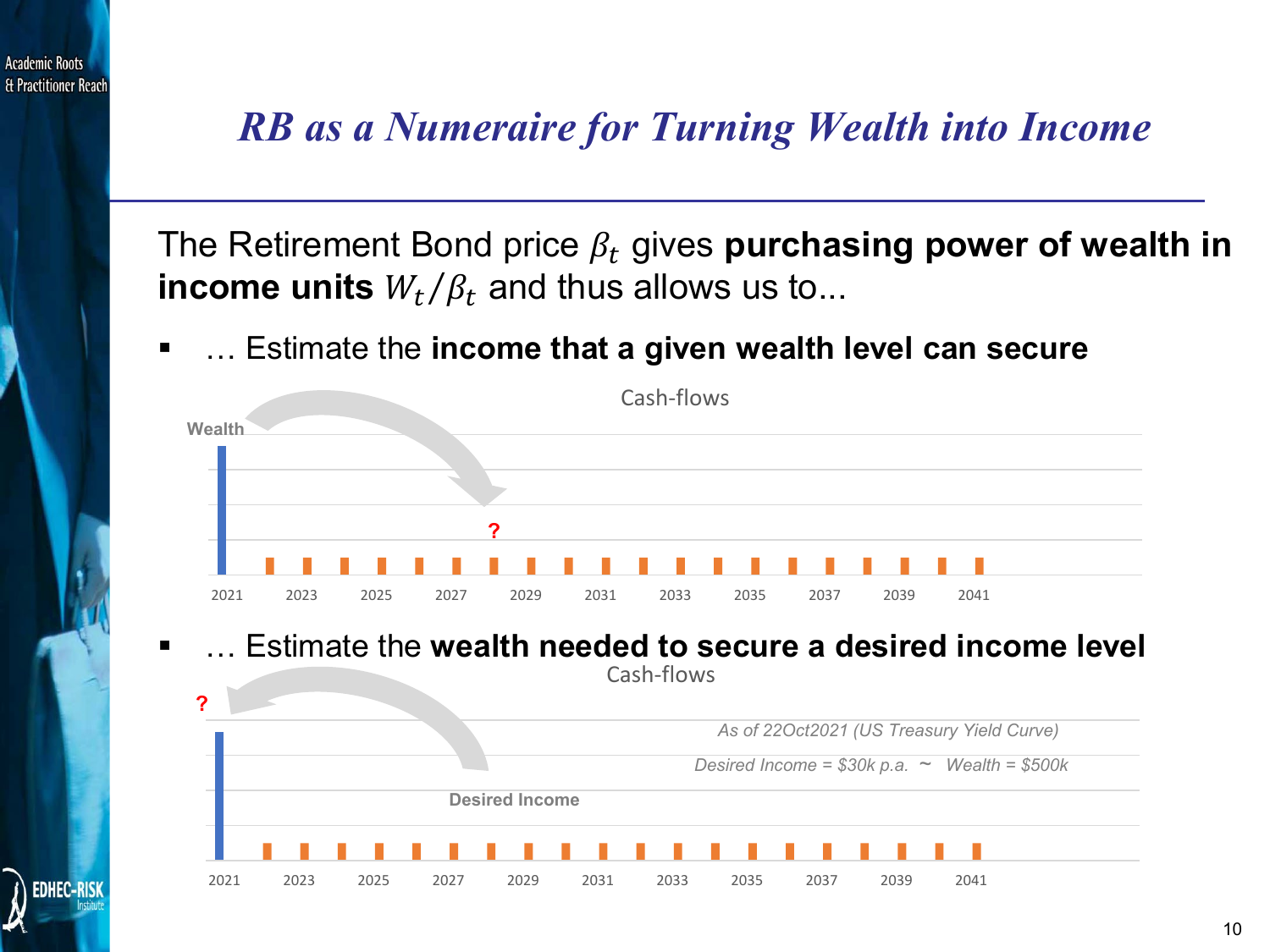

# *Benefits of Retirement Bonds for Efficient Spending*

- The retirement bond price can also be used to define a new spending rule, the **maximally moderate (MM) rule:**
	- − Income withdrawal defined as:  $\hat{c}_t = W_{t^-}/\beta_{t^-}$  (<u>moderation</u>).
	- Implies **strict** maintain of purchasing power:  $W_t/\beta_t = W_t^{-}/\beta_t$ .
	- ̶ Final deficit/surplus is zero for all scenarios & portfolios.
- The MM rule …
	- ... is purely based on observable parameters (the yield curve);
	- ... generalizes the "naïve annuity" rule:  $c_t = W_t/(\tau t)$ ;
	- … is reminiscent of Siegel and Waring (2015) "annually recalculated virtual annuity" rule (based on an average real yield as discount rate);
	- … coincides with the solution to Merton's (1969, 1973) problem with infinite risk-aversion:  $\lim\limits_{\varkappa\to\varkappa}$  $\lim_{\gamma \to \infty} c_t^* = \hat{c}_t.$

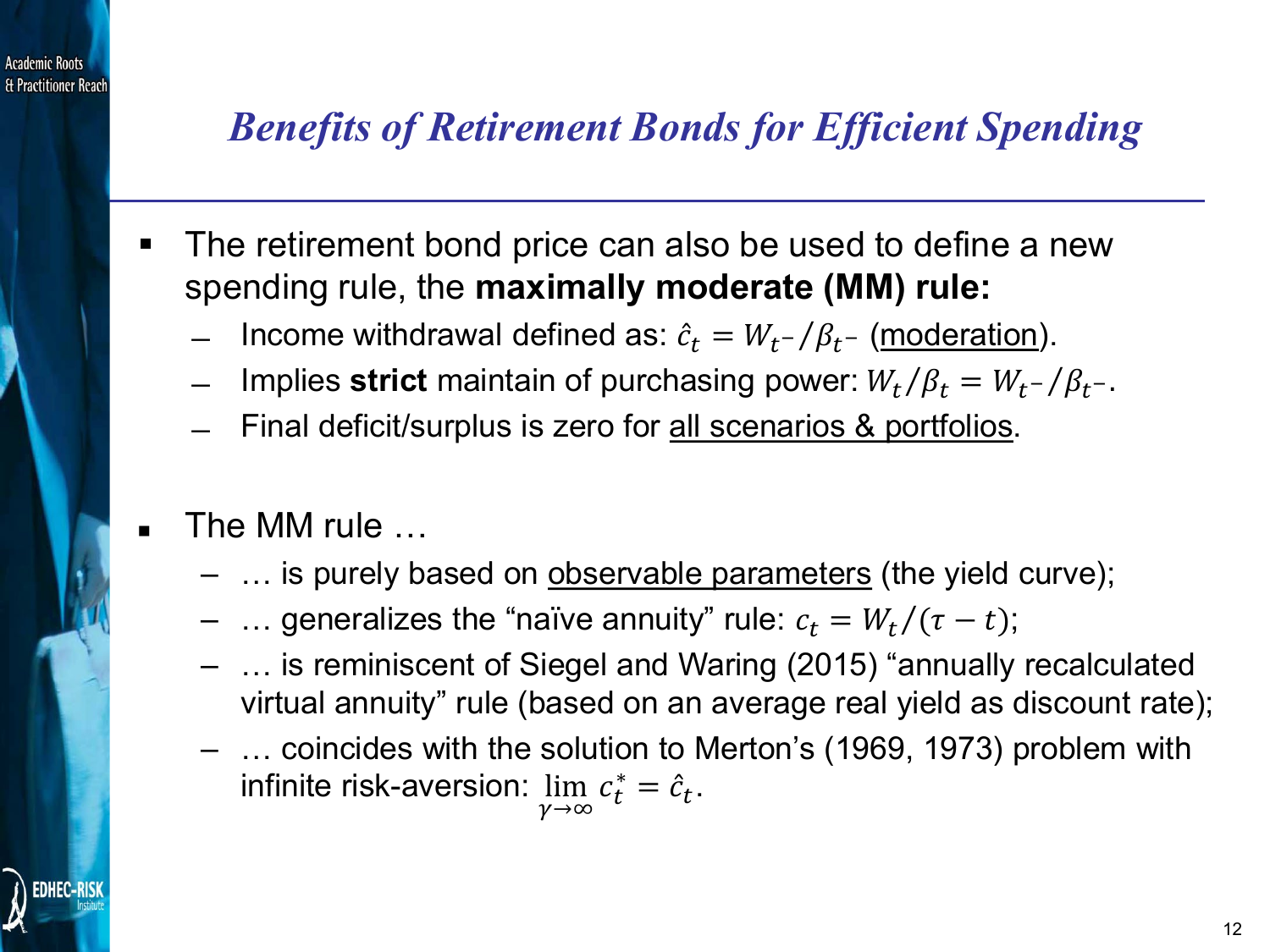

- **The Decumulation Investing Problem**
- **Retirement Bonds in Retirement Planning**
- **Retirement Bonds in Retirement Investing**
- **Puzzles in Decumulation Investing**

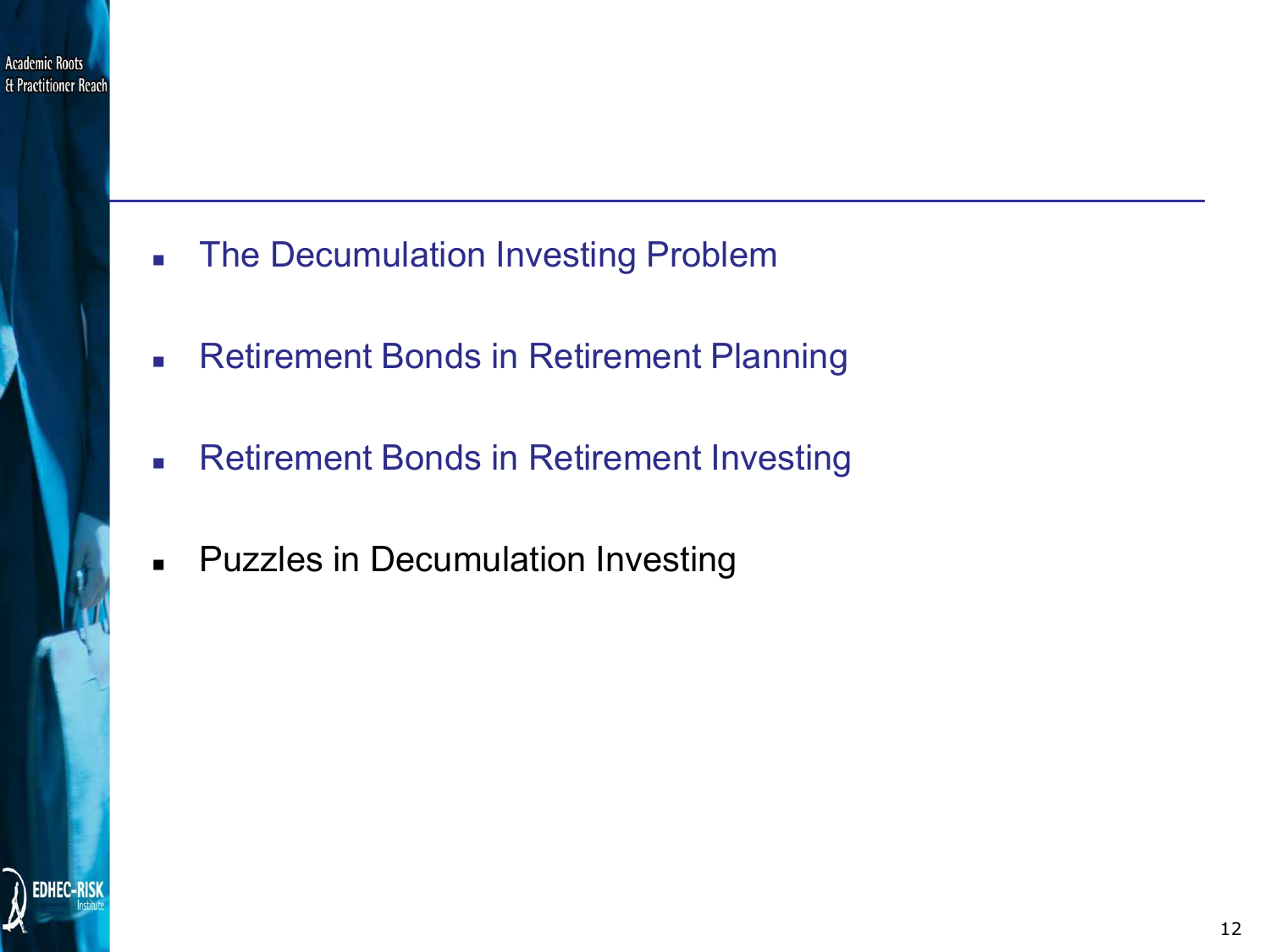

**EDHEC-RISI** 

## *Optimal Decumulation Strategies with Merton Rule*

Reminder on optimal investment and consumption decisions:

$$
\max_{(c_t, w_t)_{T \le t \le \tau}} E_T \left( \int_T^{\tau} u(c_t) dt \right)
$$

Optimal portfolio: Merton (1973) , Munk and Sorensen (2004)

$$
w_t^* = \frac{1}{\gamma} \underbrace{\Sigma_t^{-1} \mu_t}_{tangency} + \frac{1}{\gamma H} \underbrace{\Sigma_t^{-1} c_{Y,t}}_{hedging} H_Y = \frac{1}{\gamma} \underbrace{\Sigma_t^{-1} \mu_t}_{tangency} + \underbrace{\Sigma_t^{-1} c_{Q,t}}_{hedging}
$$
  
*portfolio*  
*portfolio*  
*portfolio*

Optimal spending (complex time- and state-dependent rule):

$$
c_t^* = \frac{W_t}{Q_t}
$$
  
with  $Q_t = \int_t^{\tau} E_t \left[ \left[ \frac{M_s}{M_t} \right]^{1-\frac{1}{\gamma}} \right] ds \underset{\gamma \to \infty}{\longrightarrow} \beta_t = \int_t^{\tau} b_{t,s} ds$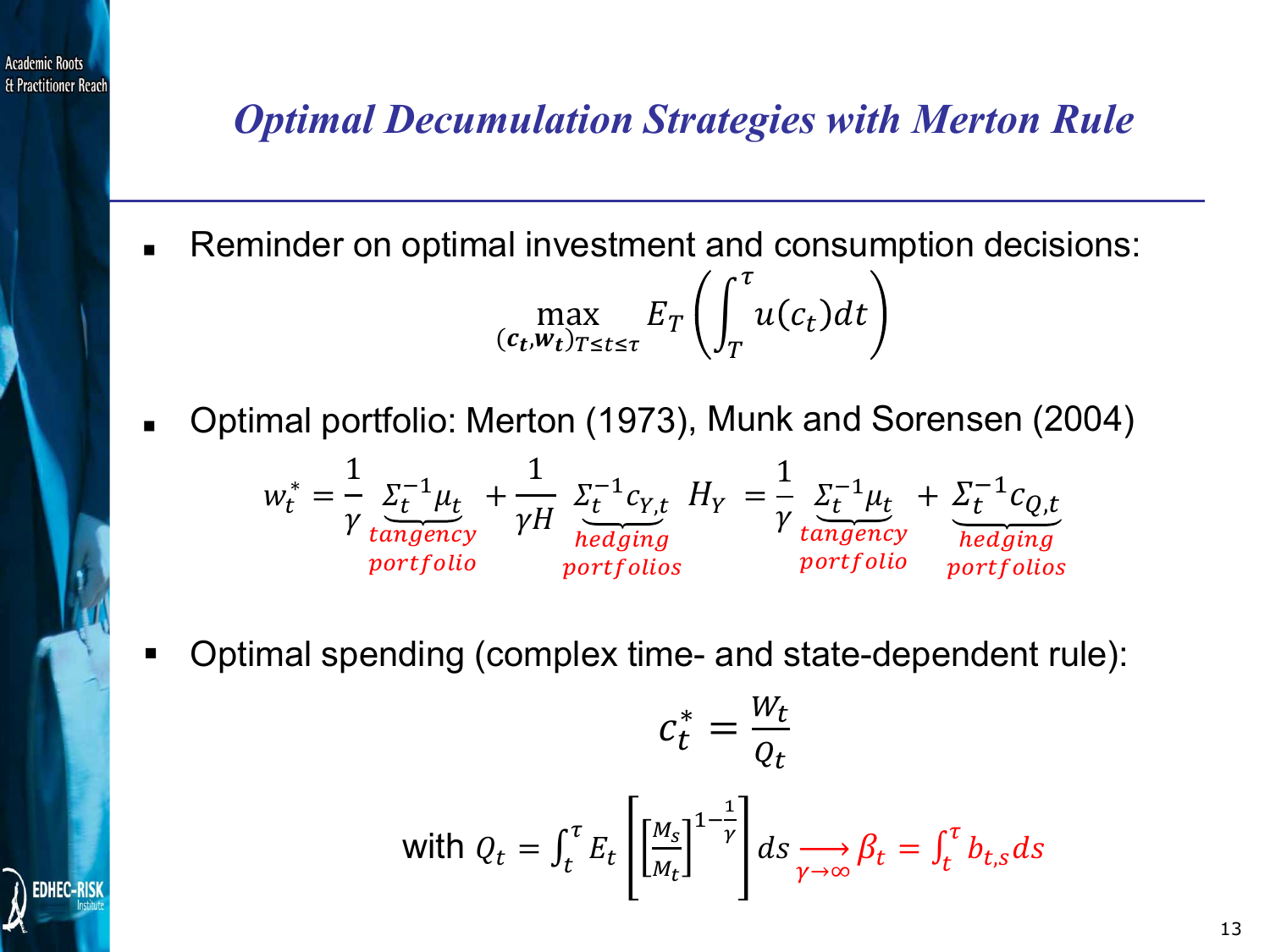**EDHEC-RISK** 

### *Efficiency Gains with Merton Rule (Constant Opportunity Set)*

$$
r = 4\%; \lambda_{MSR} = 0.5; \tau - T = 20 \text{ years}; W_T = \$100.
$$



Certain equivalent wealth

Merton

- Option 2 generates a higher welfare compared to option  $1 -$  actually the same welfare as consuming not \$5 but 1.5x5=\$7.5 every year.
- Investor could have saved \$7, or 7%, to achieve the same welfare.

Consider large gamma values (say γ>20) and give the following options to the investor:

- Option 1: Do not invest and consume  $W_T/(\tau - T)$ =\$5 every year for 20 years;
- Option 2: Invest and consume following Merton optimal prescriptions for 20 years.

Certain equivalent consumption

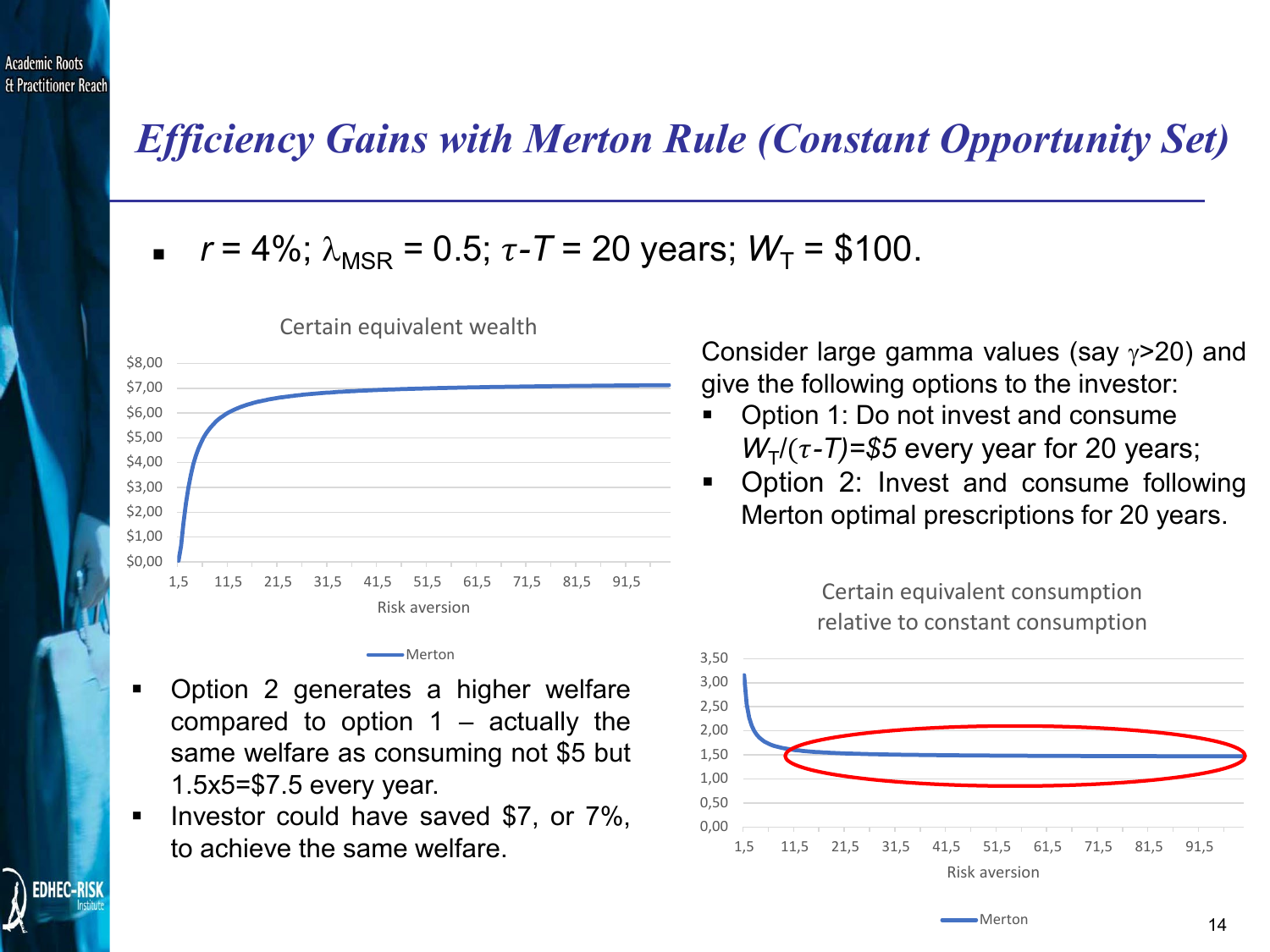

## *Optimal Decumulation Strategies with MM Rule*

Optimal investment with maximally moderate withdrawal strategy:

$$
\max_{(w_t)_{T \le t \le \tau}} E_T \left( \int_T^{\tau} u(c_t) dt \right) \Big|_{c_t = \hat{c}_t} = \max_{(w_t)_{T \le t \le \tau}} E_T \left( \int_T^{\tau} u \left( \frac{W_t}{\beta_t} \right) dt \right)
$$

Optimal investment strategy:

$$
w_t^* = \frac{1}{\gamma} \underbrace{\Sigma_t^{-1} \mu_t}_{\text{tangency}} + \left[1 - \frac{1}{\gamma}\right] \underbrace{\Sigma_t^{-1} c_{\beta,t}}_{\text{retriement bond}} + \frac{1}{\gamma G} \underbrace{\Sigma_t^{-1} c_{\gamma,t}}_{\text{hedging}} G_Y
$$
\n
$$
_{portfolio} \underbrace{\Sigma_t^{-1} c_{\beta,t}}_{\text{hedging portfolio}} + \underbrace{\Sigma_t^{-1} c_{\gamma,t}}_{\text{portfolios}}
$$

 Optimal strategy for infinite risk-aversion: 100% in retirement bond (replicating portfolio); this is the only (*non trivial*) decumulation strategy (i.e., joint  $(w_t, c_t)$  decision) allowing investors to enjoy constant withdrawals (obviously *not investing and spending*  $\tau-T$ *would also work*).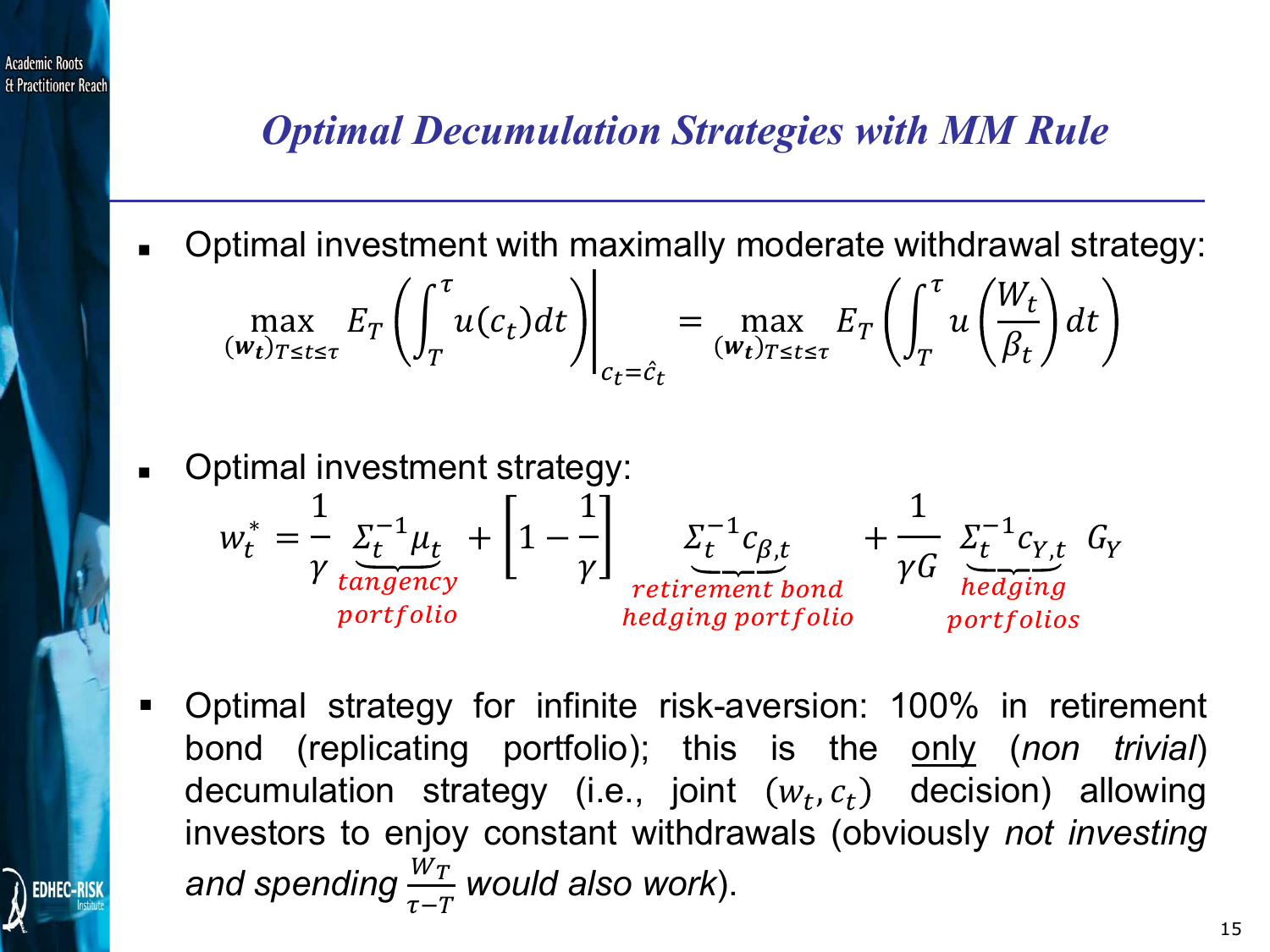**EDHEC-RISK** 

### *Efficiency Gains with MM and Naïve Annuitization Rules*

$$
r = 4\%; \lambda_{MSR} = 0.5; \tau - T = 20 \text{ years}; W_T = \$100.
$$



Certain equivalent wealth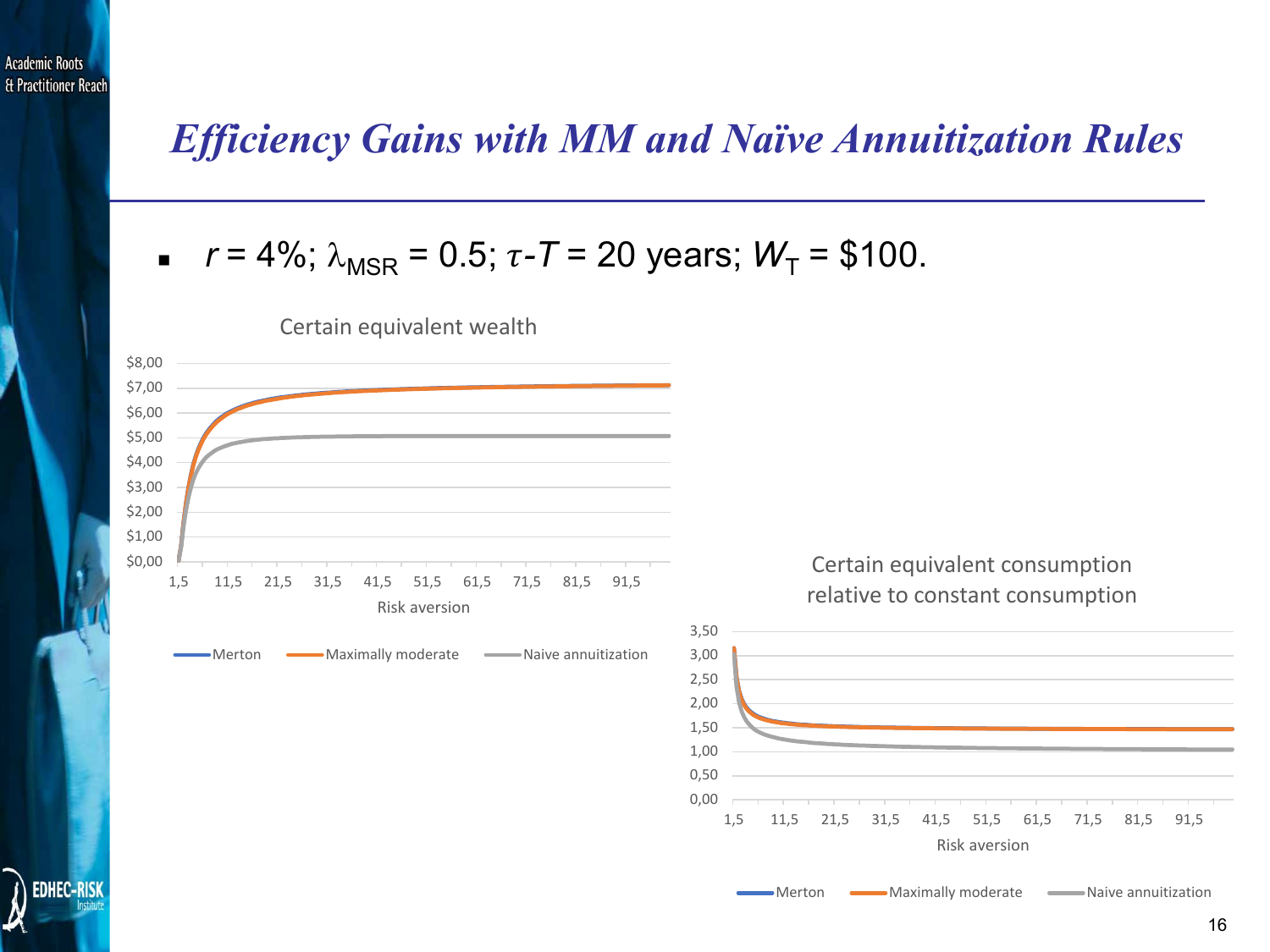

# *Practical Implication – Improvement of Target Date Funds*

 Using the retirement bond as the fixed-income asset allows for both higher average withdrawals and lower withdrawal uncertainty.



*Withdrawal volatility and the mean withdrawal are calculated over each 20-year decumulation period, beginning each month end from Jul.1981 to Dec. 2020. Volatility is averaged over the 462 periods with at least two withdrawals recorded to date (periods beginning until Dec. 2019), and the mean withdrawal is averaged over the 474 periods with at least one withdrawal.*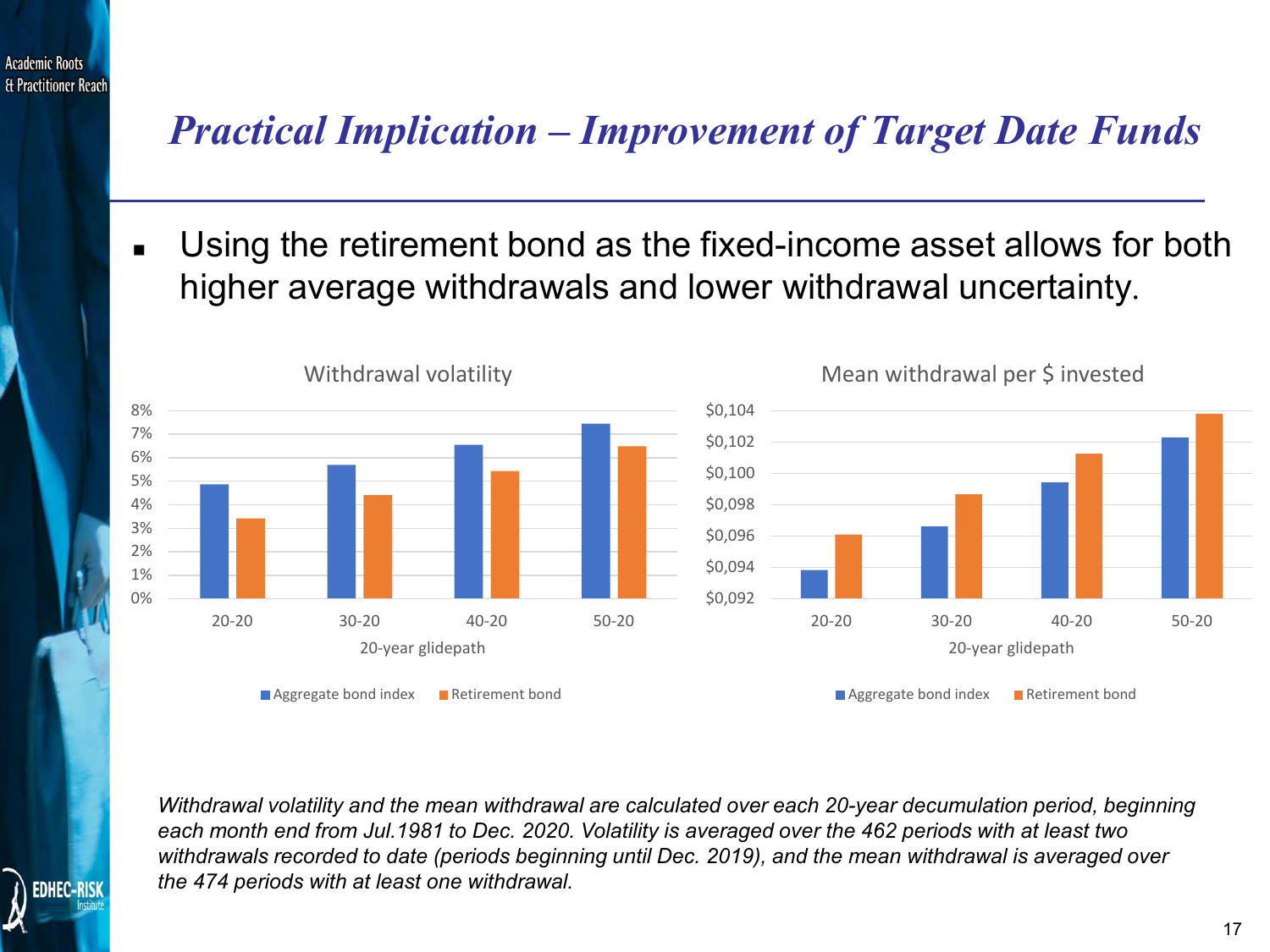## *Practical Implications – Improvement of Efficient Frontiers*

Using the Retirement Bond as the fixed-income building block **enhances "risk-adjusted returns"** with respect to retirement income.



● Retirement Bond ● US Aggregate

### **The retirement bond allows for a more efficient spending of retirement income risk budget: higher equity allocation for the same risk budget.**

(\*) Mean and Semi-volatility of Final Cash Balance are based on historical outcomes of overlapping 20y-windows starting every month. There are 234 outcomes. The first window is July1981-July2001, the last window is Dec2000-Dec2020.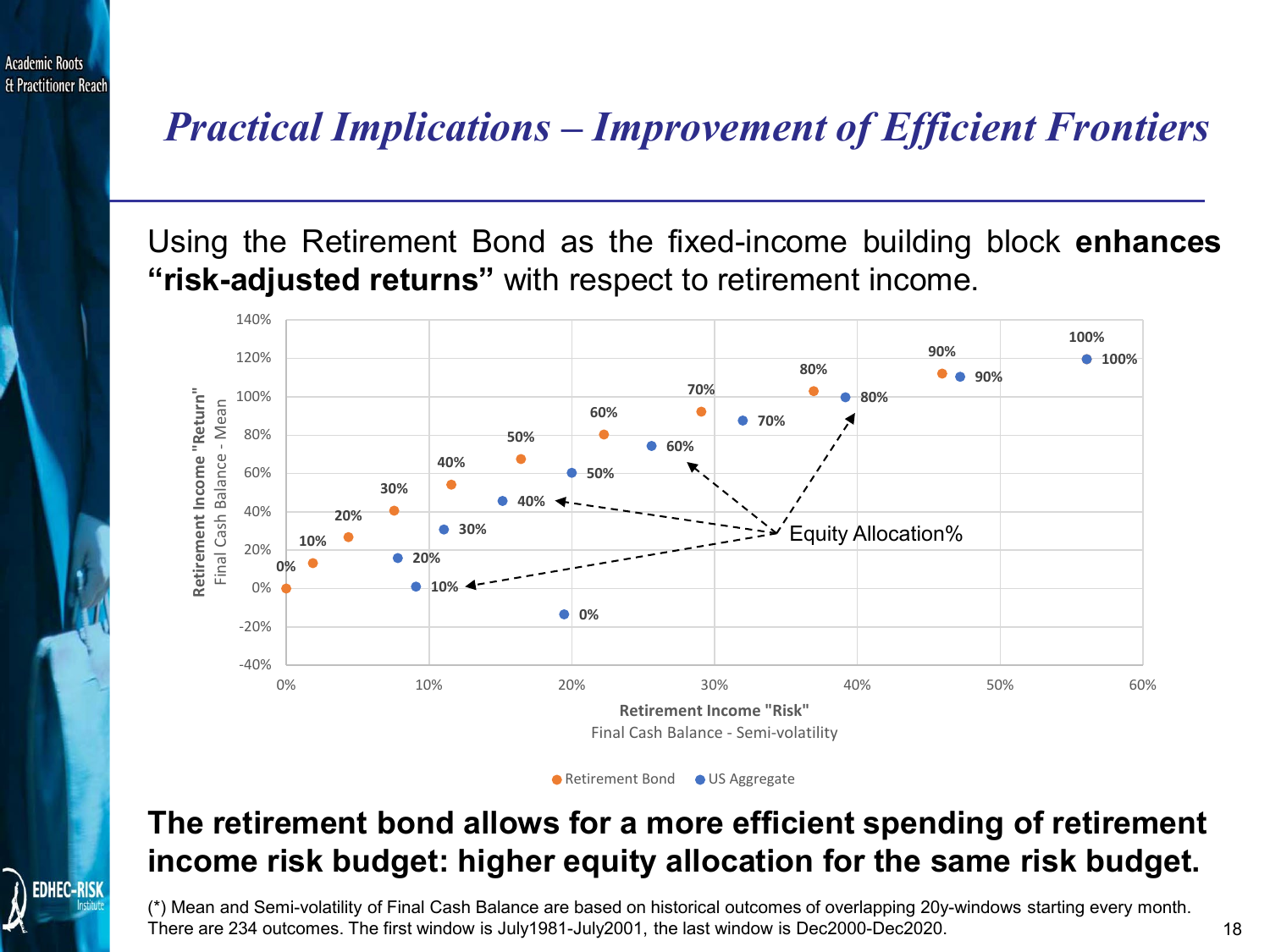

- **The Decumulation Investing Problem**
- **Retirement Bonds in Retirement Planning**
- **Retirement Bonds in Retirement Investing**
- **Puzzles in Decumulation Investing**